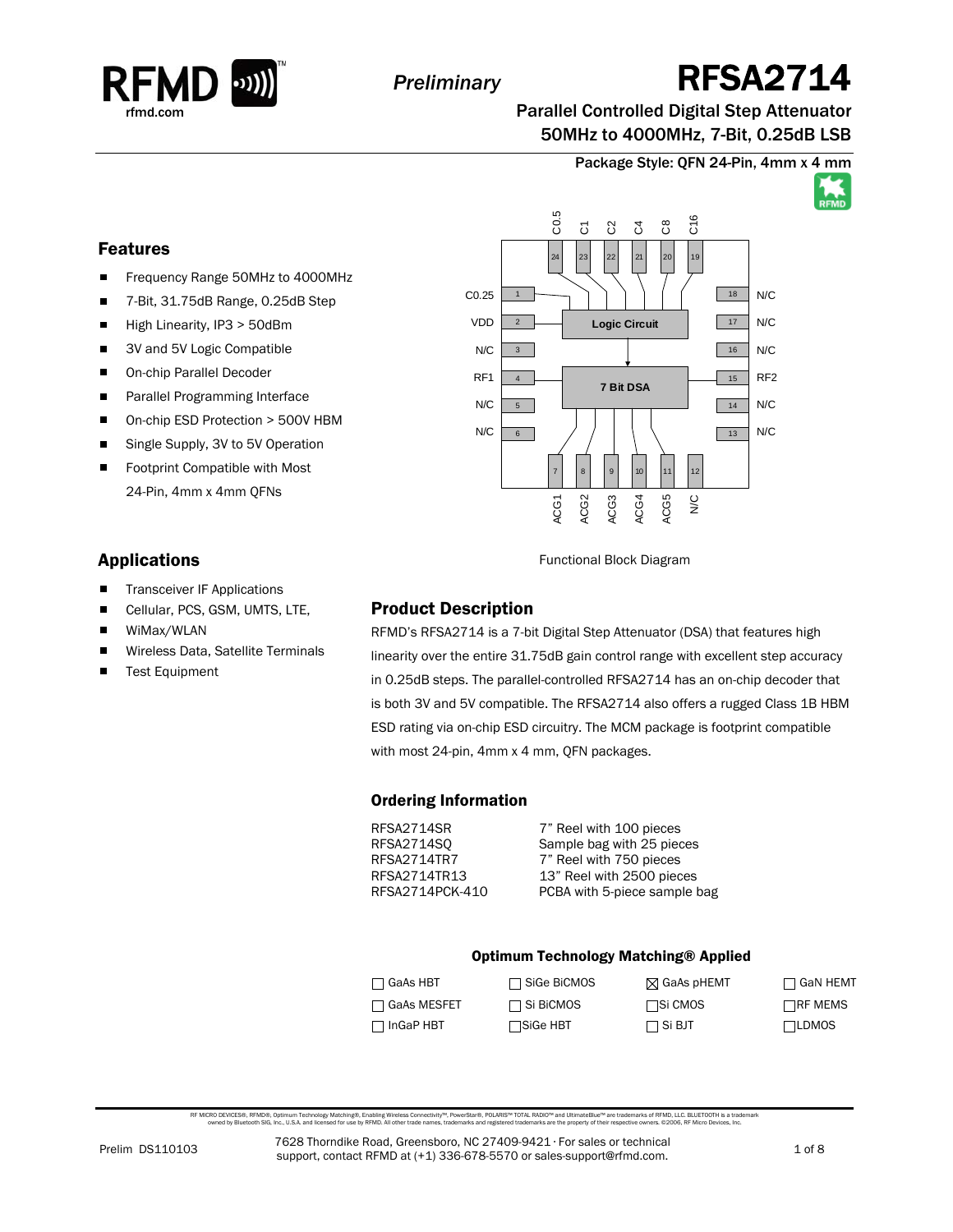



rfmd.com

#### Absolute Maximum Ratings

| <b>Parameter</b>              | <b>Rating</b>    | <b>Unit</b> |
|-------------------------------|------------------|-------------|
| <b>Supply Voltage</b>         | $+5.5$           | ٧           |
| DC Supply Current             | 15               | mA          |
| Power Dissipation             | 83               | mW          |
| Max RF Input Power            | 27               | dBm         |
| Operating Temperature (Tcase) | $-40$ to $+85$   | ۰c          |
| Storage Temperature           | $-40$ to $+150$  | ۰c          |
| Junction Temperature          | 150              | ۰c          |
| ESD Rating (HBM)              | Class 1B         |             |
| Moisture Sensitivity Level    | MSL <sub>1</sub> |             |



#### Caution! ESD sensitive device.

Exceeding any one or a combination of the Absolute Maximum Rating conditions may<br>cause permanent damage to the device. Extended application of Absolute Maximum<br>Rating conditions to the device may reduce device reliability. implied.

RoHS status based on EUDirective2002/95/EC (at time of this document revision).

The information in this publication is believed to be accurate and reliable. However, no<br>responsibility is assumed by RF Micro Devices, Inc. ("RFMD") for its use, nor for any<br>infringement of patents, or other rights of thi

| <b>Parameter</b>                    | <b>Specification</b>                                                                |                           |      | <b>Unit</b>     |                                                                                                                |  |
|-------------------------------------|-------------------------------------------------------------------------------------|---------------------------|------|-----------------|----------------------------------------------------------------------------------------------------------------|--|
|                                     | Min.                                                                                | Typ.                      | Max. |                 | <b>Condition</b>                                                                                               |  |
| <b>Frequency Range</b>              | 50                                                                                  |                           | 4000 | MHz             |                                                                                                                |  |
| <b>Insertion Loss</b>               |                                                                                     | 0.85<br>1.1<br>1.6<br>2.1 |      | dB              | 150MHz - OdB attenuation<br>850MHz - OdB attenuation<br>2700MHz - OdB attenuation<br>3800MHz - OdB attenuation |  |
| Gain Control Range                  |                                                                                     | 31.75                     |      | dB              | 0.25dB step size                                                                                               |  |
| <b>Step Accuracy</b>                | +/- (0.1+4% attenuation setting)                                                    |                           |      | dB              |                                                                                                                |  |
| Input IP3                           |                                                                                     | 50                        |      | dB <sub>m</sub> | 100 - 4000MHz                                                                                                  |  |
| Input PO.1dB                        |                                                                                     | 25                        |      | dB <sub>m</sub> | 1000MHz                                                                                                        |  |
| Return Loss                         |                                                                                     | 15                        |      | dB              | DC - 3000MHz, all states                                                                                       |  |
| <b>Control Interface</b>            |                                                                                     | 7-bit, Parallel           |      |                 | Parallel Interface                                                                                             |  |
| <b>Settling Time</b>                |                                                                                     | 200                       |      | ns              | t <sub>rise</sub> , t <sub>rall</sub> (10%/90% RF)                                                             |  |
| <b>Switching Speed</b>              |                                                                                     | 200                       |      | ns              | ton, toff (50% CTL to 10%/90% RF)                                                                              |  |
| Supply Voltage (V <sub>DD</sub> )   | 4.75                                                                                | 5.0                       | 5.25 | V               |                                                                                                                |  |
| Supply Current                      |                                                                                     | 7.5                       |      | mA              |                                                                                                                |  |
| Control Voltage (V <sub>CTL</sub> ) | Low, $V_{\text{CTL}} = 0$ to 0.8V<br>High, V <sub>CTL</sub> =2.0 to V <sub>DD</sub> |                           | V    |                 |                                                                                                                |  |
| Notes:                              |                                                                                     |                           |      |                 |                                                                                                                |  |

1.  $V_{DD} = 5V$ ,  $V_{CL} = 5V$ ,  $T = 25C$ <br>2. Broadband Application C

2. Broadband Application Circuit (with ACG caps)<br>3. IIP3 measured with Pin=+10dBm/tone. 1MHz

3. IIP3 measured with Pin=+10dBm/tone, 1MHz spacing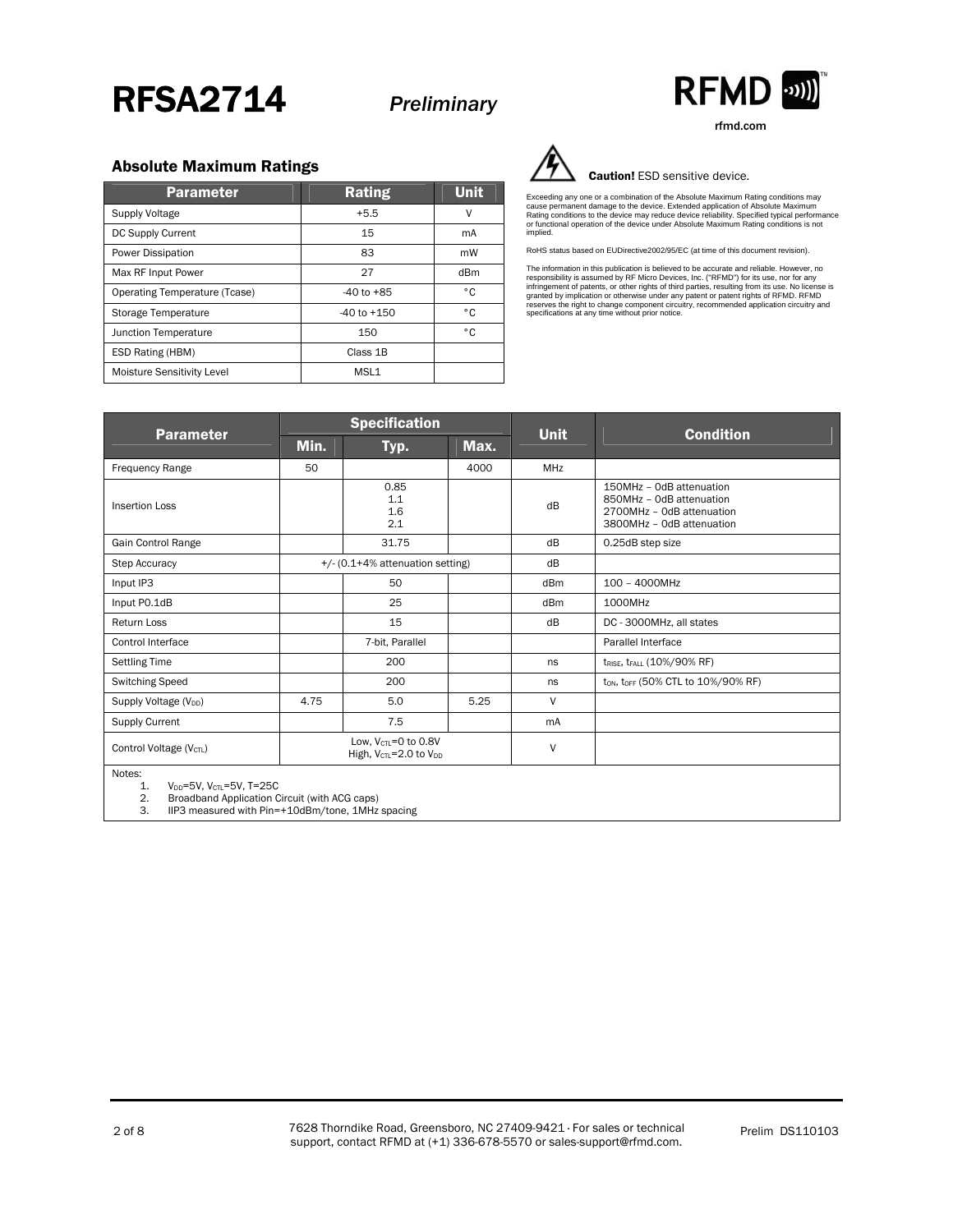



 $-0.25 - 0.5$  $-1$   $-2$  $-4$   $-8$  $-16$   $-31.75$ 



#### Typical Performance - Broadband Application Circuit (5V, 25°C)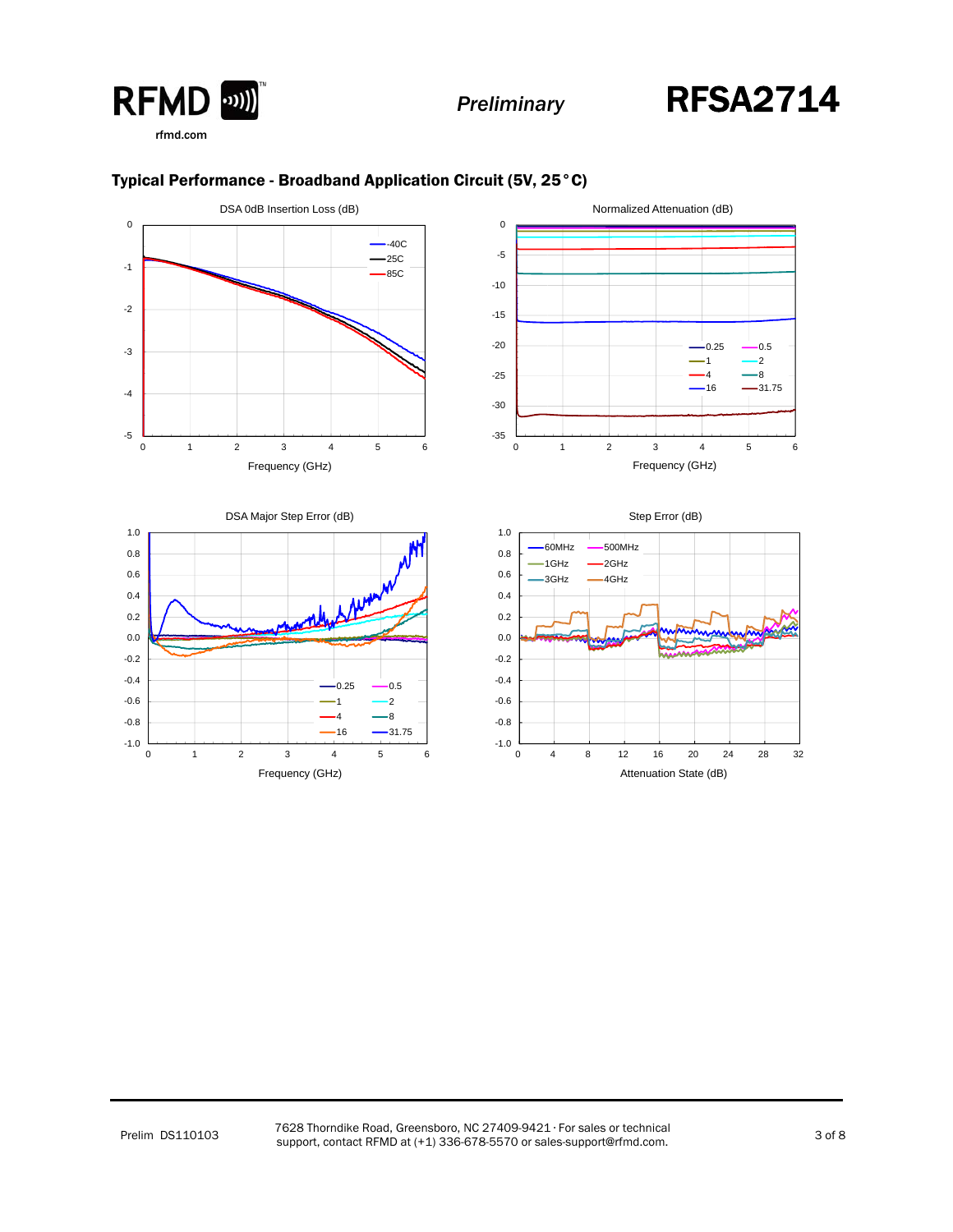



rfmd.com

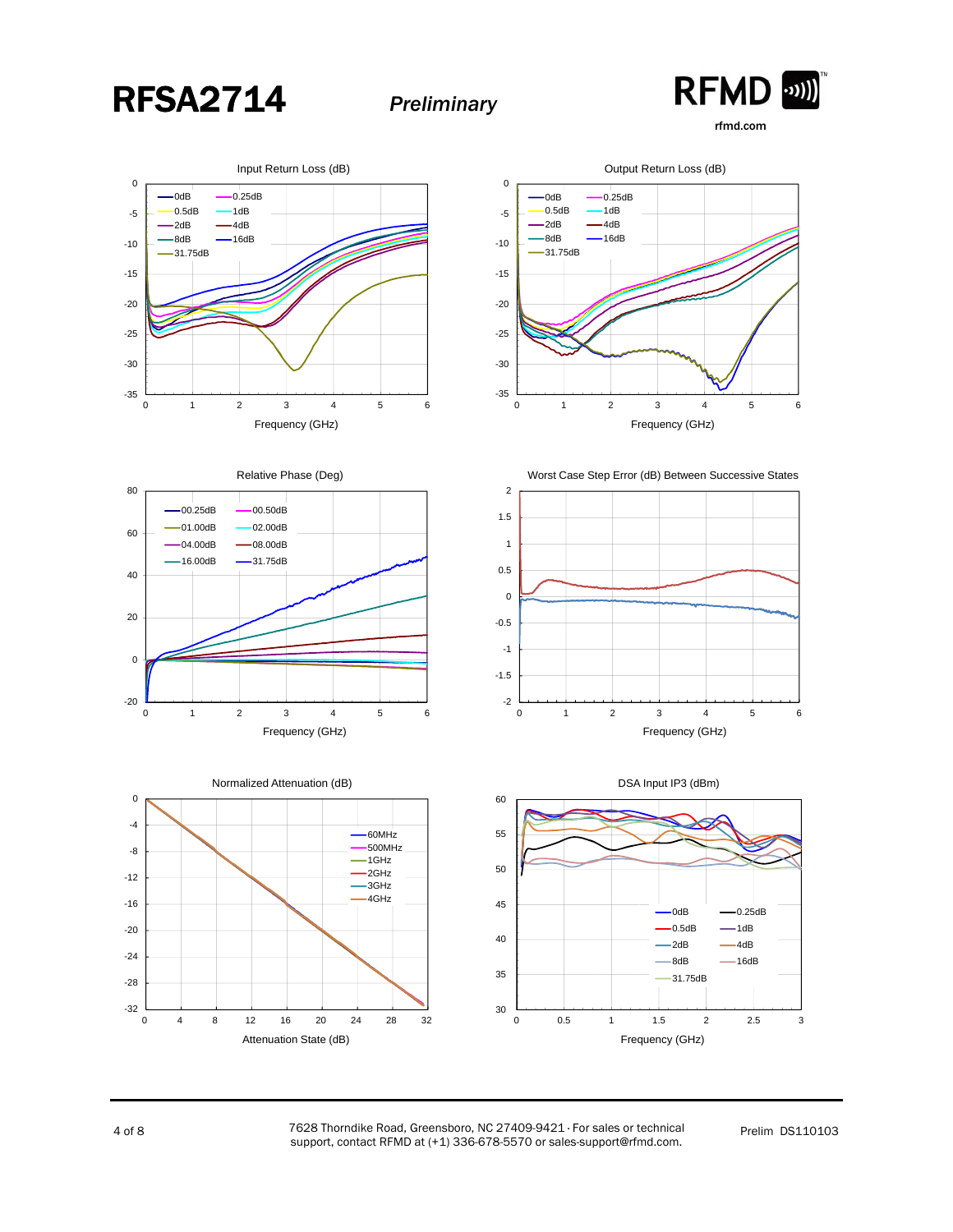



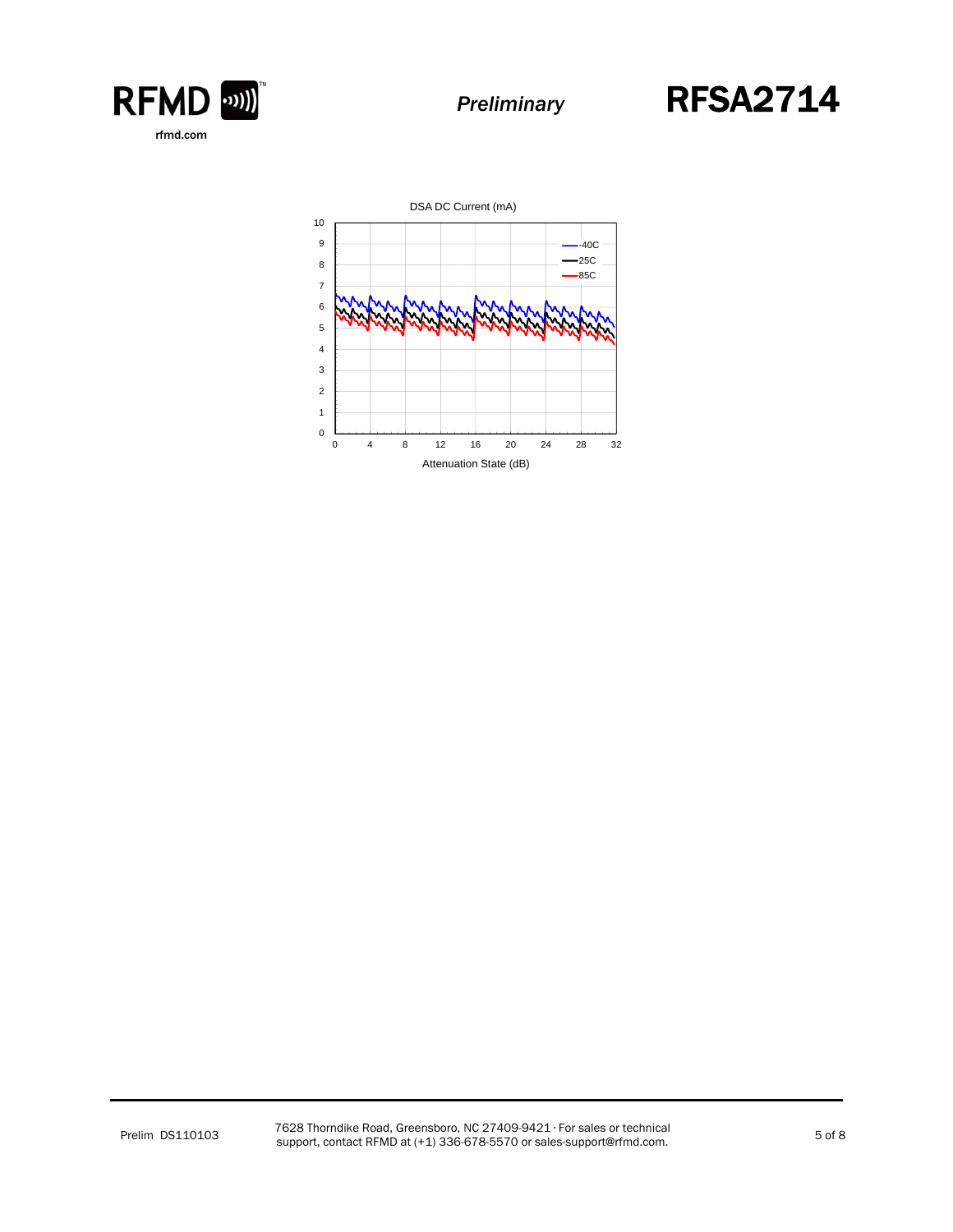



rfmd.com

#### Truth Table

| <b>Control Bit</b> |                |                |                |                | <b>Relative Gain Setting</b> |       |            |
|--------------------|----------------|----------------|----------------|----------------|------------------------------|-------|------------|
| C16                | C <sub>8</sub> | C <sub>4</sub> | C <sub>2</sub> | C <sub>1</sub> | CO.5                         | CO.25 |            |
|                    |                |                |                |                |                              |       | Max Gain   |
|                    |                |                |                |                |                              |       | $-0.25dB$  |
|                    |                |                |                |                |                              |       | $-0.5dB$   |
|                    |                |                |                |                |                              |       | $-1dB$     |
|                    |                |                |                |                |                              |       | $-2dB$     |
|                    |                |                |                |                |                              |       | $-4dB$     |
|                    |                |                |                |                |                              |       | -8dB       |
|                    |                |                |                |                |                              |       | $-16dB$    |
|                    |                |                |                |                |                              |       | $-31.75dB$ |

Note: C0.25=D0, C0.5=D1, …, C16=D6 (for the purpose of the example below)

| <b>Logic Voltage Levels</b> |              |  |  |
|-----------------------------|--------------|--|--|
| State                       | Logic        |  |  |
| Low                         | 0V to 0.8V   |  |  |
| High                        | 2.0V to 5.0V |  |  |
|                             |              |  |  |

#### Pin Name and Description Table

| Pin            | <b>Function</b> | <b>Description</b>                                                                                         |
|----------------|-----------------|------------------------------------------------------------------------------------------------------------|
| 1              | CO.25           | 0.25dB Control Bit                                                                                         |
| $\overline{2}$ | <b>VDD</b>      | Power Supply                                                                                               |
| 3              | <b>NC</b>       | No Internal Connection. EVB can be ground or no connect.                                                   |
| 4              | RF1             | RF Port. External DC Block Required.                                                                       |
| 5              | <b>NC</b>       | No Internal Connection. EVB can be ground or no connect.                                                   |
| 6              | <b>NC</b>       | No Internal Connection. EVB can be ground or no connect.                                                   |
| $\overline{7}$ | <b>ACG</b>      | AC Ground Connection for Operation below 500MHz                                                            |
| 8              | <b>ACG</b>      | AC Ground Connection for Operation below 500MHz                                                            |
| 9              | <b>ACG</b>      | AC Ground Connection for Operation below 500MHz                                                            |
| 10             | <b>ACG</b>      | AC Ground Connection for Operation below 500MHz                                                            |
| 11             | <b>ACG</b>      | AC Ground Connection for Operation below 500MHz                                                            |
| 12             | <b>NC</b>       | No Internal Connection. EVB can be ground or no connect.                                                   |
| 13             | <b>NC</b>       | No Internal Connection. EVB can be ground or no connect.                                                   |
| 14             | <b>NC</b>       | No Internal Connection. EVB can be ground or no connect.                                                   |
| 15             | RF <sub>2</sub> | RF Port. External DC Block Required.                                                                       |
| 16             | <b>NC</b>       | No Internal Connection. EVB can be ground or no connect.                                                   |
| 17             | <b>NC</b>       | No Internal Connection. EVB can be ground or no connect.                                                   |
| 18             | <b>NC</b>       | No Internal Connection. EVB can be ground or no connect.                                                   |
| 19             | C <sub>16</sub> | 16dB Control Bit                                                                                           |
| 20             | C8              | <b>8dB Control Bit</b>                                                                                     |
| 21             | C4              | 4dB Control Bit                                                                                            |
| 22             | C <sub>2</sub>  | 2dB Control Bit                                                                                            |
| 23             | C <sub>1</sub>  | 1dB Control Bit                                                                                            |
| 24             | CO.5            | 0.5dB Control Bit                                                                                          |
| <b>EPAD</b>    | GND             | DC & RF Ground. Must be soldered to EVB ground plane over a bed of vias<br>for thermal and RF performance. |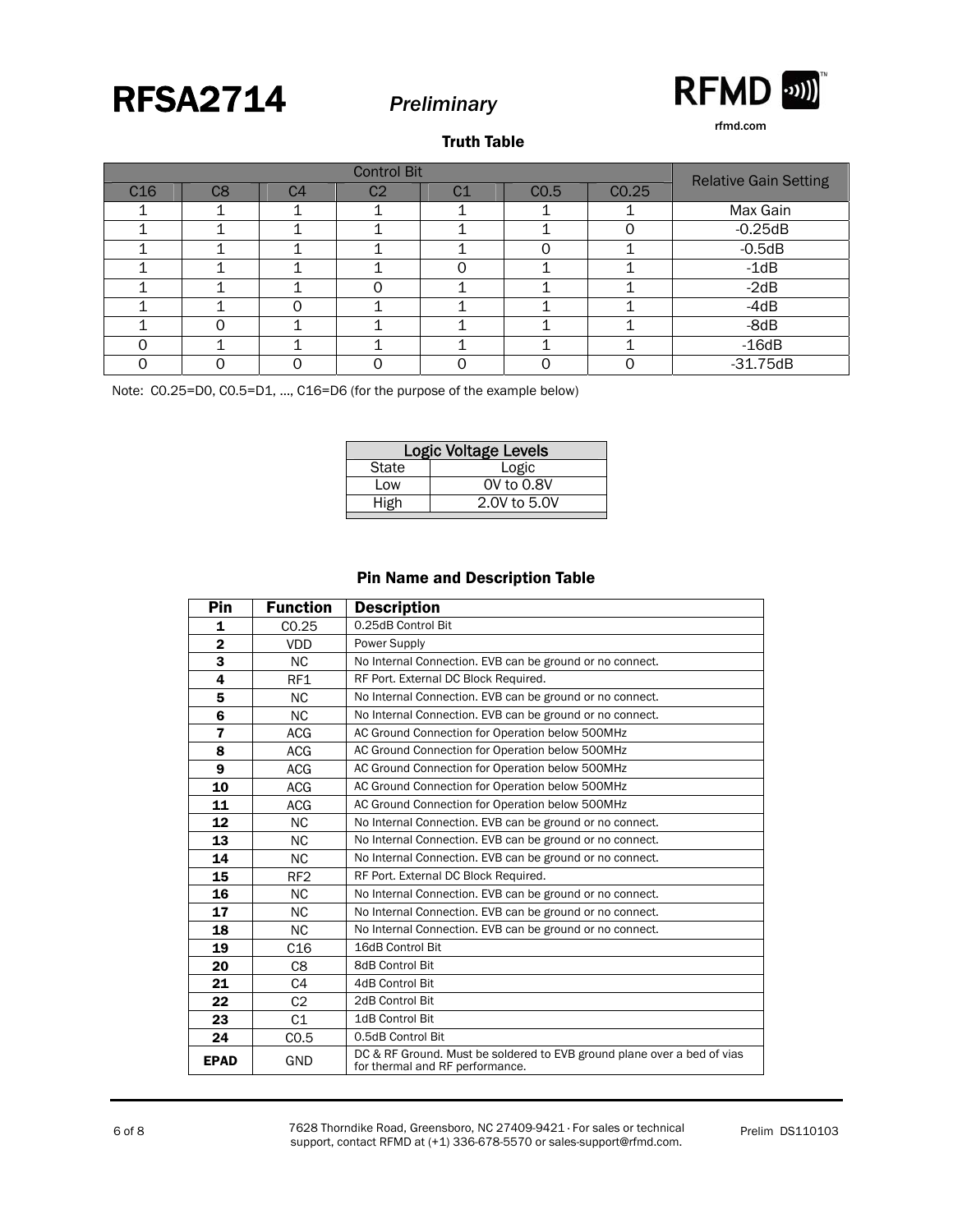

## *Preliminary* RFSA2714

### Evaluation Board Assembly Drawing



#### Evaluation Board Schematic



Prelim DS110103 7628 Thorndike Road, Greensboro, NC 27409-9421 · For sales or technical<br>
Support contact PEMD at (+1) 226 679 5570 or calco support@rfmd.com rozo Thomaike Road, Greensboro, NC 27409-9421 For sales or technical<br>support, contact RFMD at (+1) 336-678-5570 or sales-support@rfmd.com.